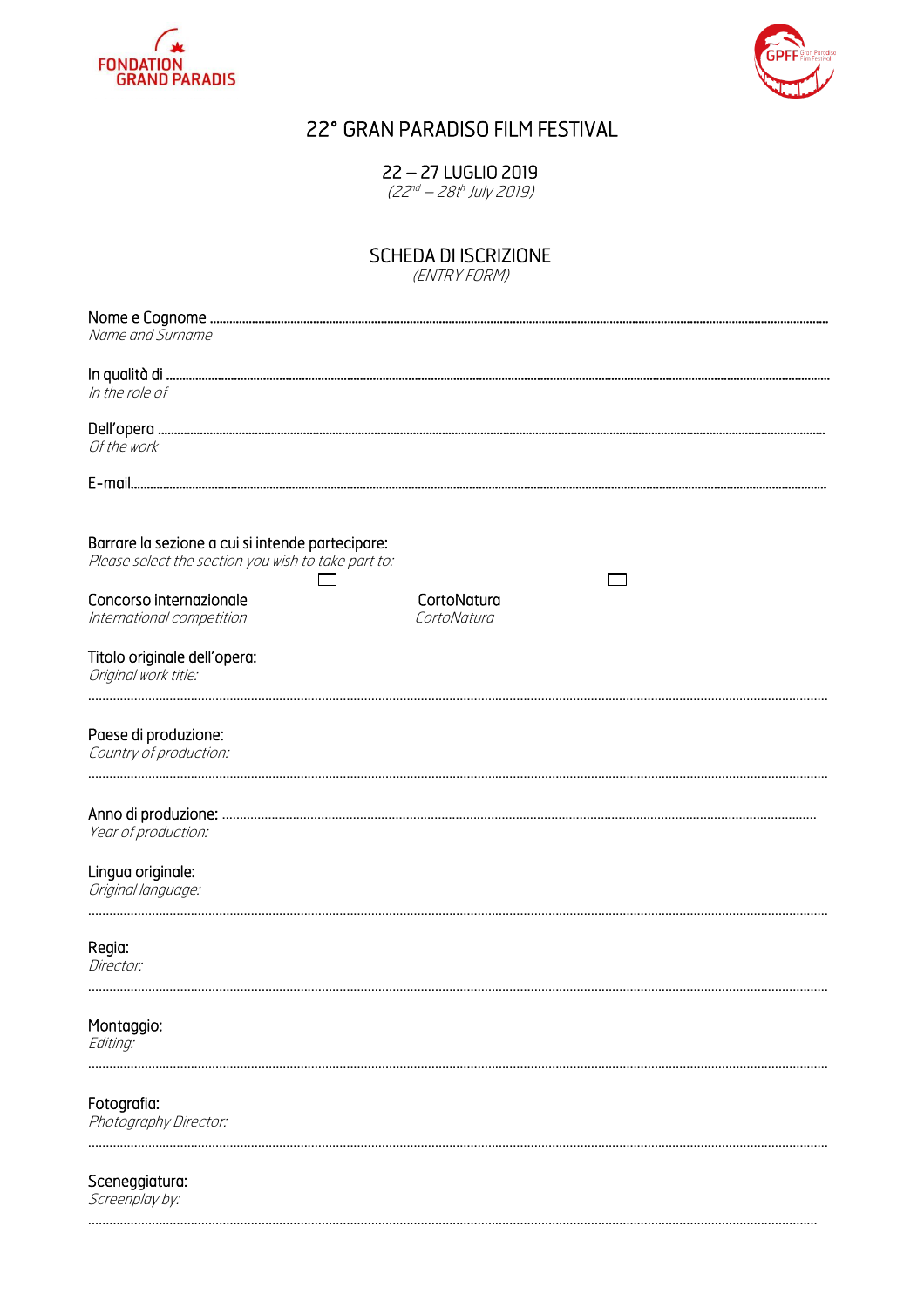

| Sì/Yes                                                          | No |  |
|-----------------------------------------------------------------|----|--|
| Sì/Yes                                                          | No |  |
| Sì/Yes                                                          | No |  |
| Please list any other festivals in which the film has appeared. |    |  |
|                                                                 |    |  |
| Sì / Yes                                                        | No |  |
| Please list any prizes or awards the film has received.         |    |  |
|                                                                 |    |  |
|                                                                 |    |  |
|                                                                 |    |  |

SINOSSI\*: Si prega di voler allegare alla presente scheda di iscrizione la sinossi in formato elettronico (da inviare via posta elettronica) SYNOPSIS: Please attach an electronic copy of the synopsis to this entry form (by email)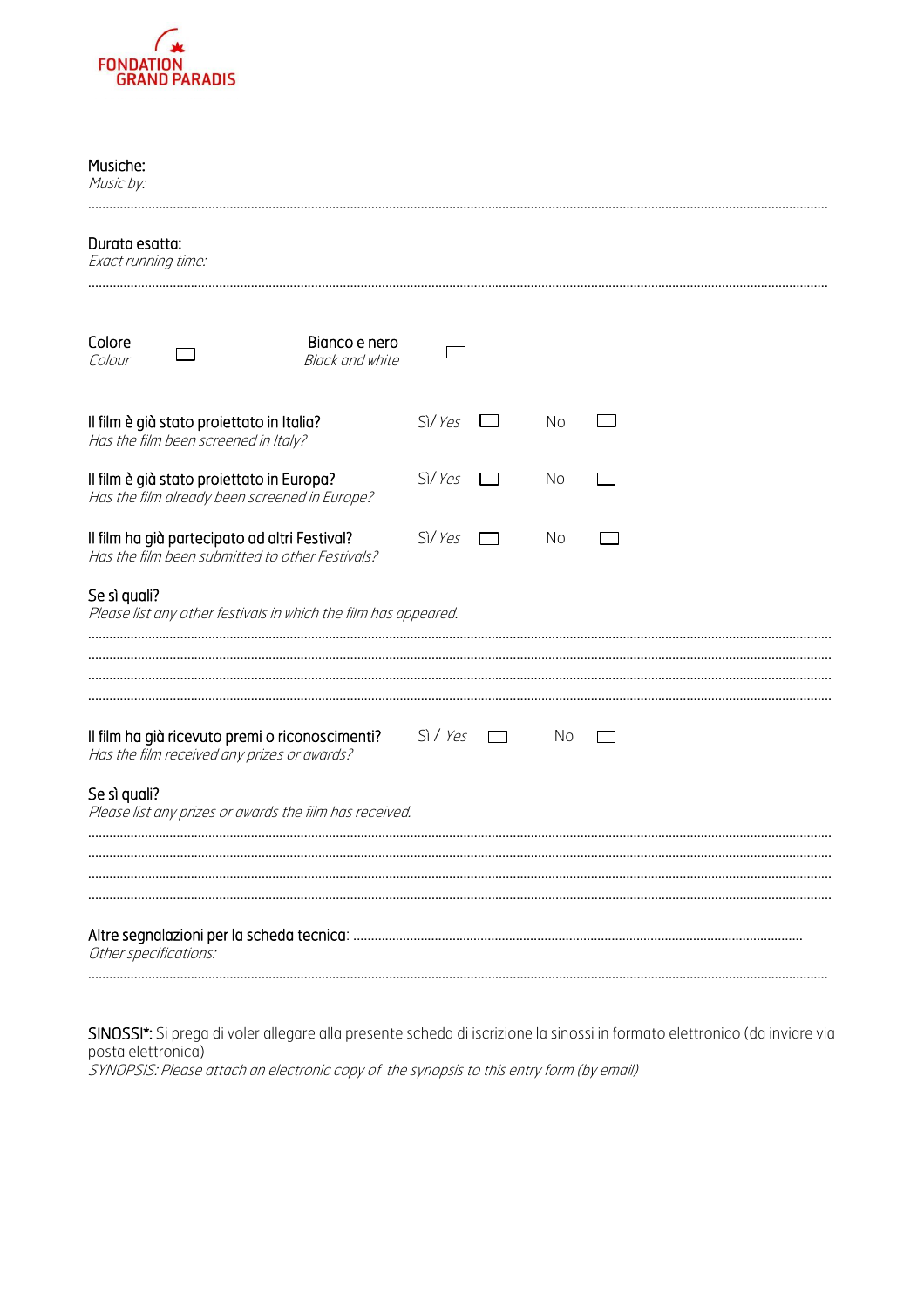



### DATI DEL REGISTA:

INFORMATION ABOUT THE DIRECTOR

| Name           | Surname          |        |
|----------------|------------------|--------|
| Street         |                  | Numher |
|                |                  |        |
| Post code City | Province Country |        |
|                |                  |        |
| Telephone      | Email            |        |

|                                   | DATI DEL PRODUTTORE (se applicabile):<br>INFORMATION ABOUT THE PRODUCER - if applicable |                         |        |
|-----------------------------------|-----------------------------------------------------------------------------------------|-------------------------|--------|
| Name and surname or business name |                                                                                         |                         |        |
| Name                              |                                                                                         | Surname                 |        |
| Street                            |                                                                                         |                         | Numher |
|                                   |                                                                                         |                         |        |
| Post code City                    |                                                                                         | <b>Province</b> Country |        |
| Telephone                         |                                                                                         | Email                   |        |

#### DATI DEL DISTRIBUTORE (se applicabile): INFORMATION ABOUT THE DISTRIBUTOR – if applicable

|                | Name and surname or business name |                  |        |
|----------------|-----------------------------------|------------------|--------|
| Name           |                                   | Surname          |        |
| Street         |                                   |                  | Numher |
| Post code City |                                   | Province Country |        |
| Telephone      |                                   | Fmail            |        |